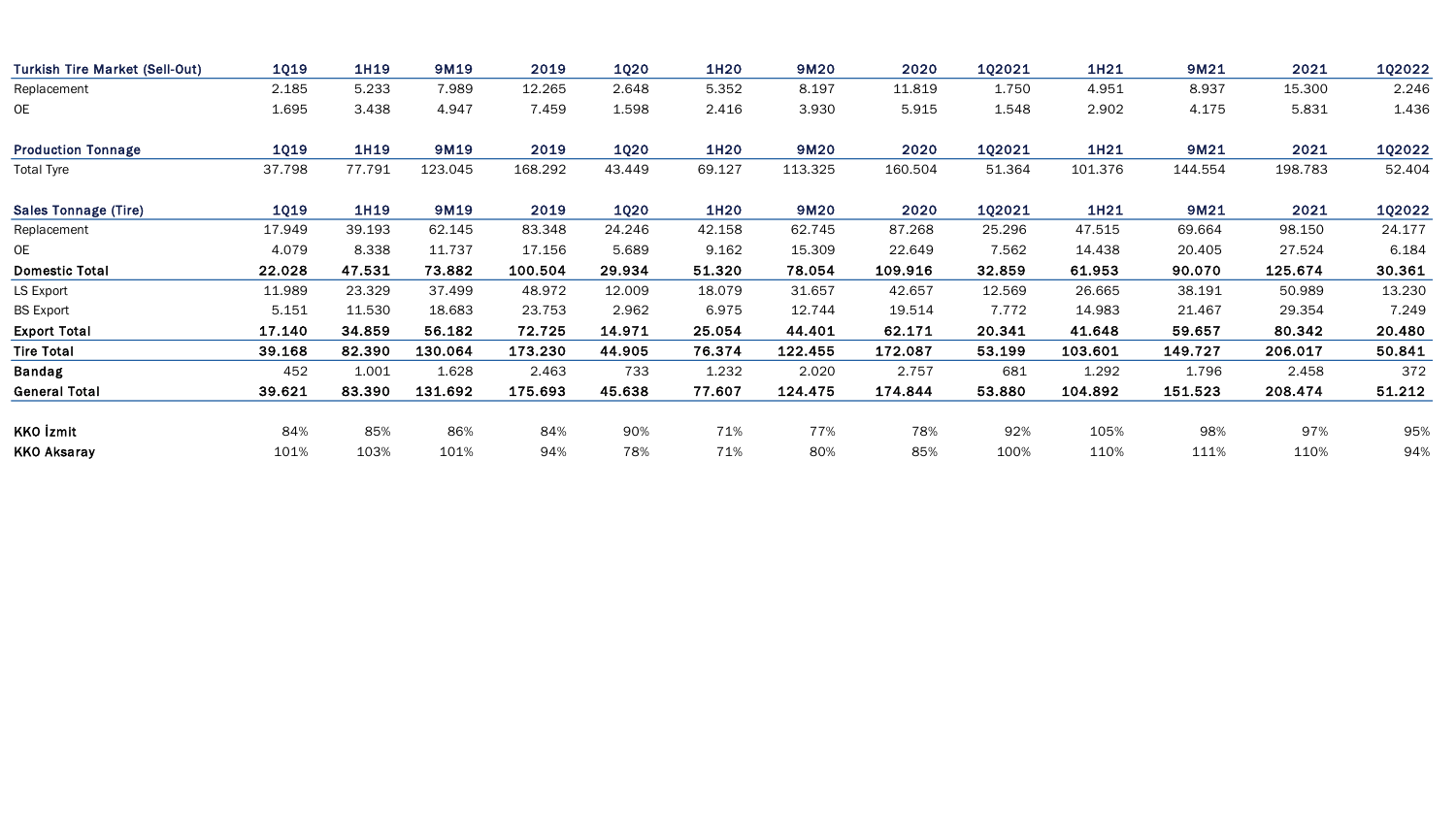|                               | 1Q19        | <b>1H19</b>                   | 9M19                | 2019      | 1020                | <b>1H20</b> | 9M20      | 2020      | 102021    | 1H21      | 9M21      | 2021       | <b>1Q2022</b> |
|-------------------------------|-------------|-------------------------------|---------------------|-----------|---------------------|-------------|-----------|-----------|-----------|-----------|-----------|------------|---------------|
| Net Sales (KTL)               |             |                               | 2.722.750           | 3.654.322 | 1.001.126           | 1.733.922   | 2.893.938 | 4.236.875 | 1.472.531 | 2.972.240 | 4.504.462 | 6.634.262  | 2.714.236     |
| <b>Gross Profit</b>           |             |                               | 681.534             | 924.640   | 281.259             | 455.736     | 845.705   | 1.276.431 | 496.089   | 944.093   | 1.383.492 | 2.015.941  | 1.011.035     |
| %                             |             |                               | 25%                 | 25%       | 28%                 | 26%         | 29%       | 30%       | 34%       | 32%       | 31%       | 30%        | 37%           |
| <b>OPEX</b>                   |             |                               | 364.565             | 507.402   | 140.444             | 238.181     | 373.974   | 545.169   | 159.569   | 328.500   | 499.019   | 767.533    | 279.492       |
| %                             |             |                               | 13%                 | 14%       | 14%                 | 14%         | 13%       | 13%       | 11%       | 11%       | 11%       | 12%        | 10%           |
| <b>EBITDA</b>                 |             |                               | 462.669             | 608.673   | 197.247             | 327.835     | 640.758   | 956.538   | 394.474   | 730.118   | 1.058.590 | 1.485.895  | 794.905       |
| %                             |             |                               | 17%                 | 17%       | 20%                 | 19%         | 22%       | 23%       | 27%       | 25%       | 24%       | 22%        | 29%           |
| Operating Profit <sup>1</sup> |             |                               | 316.969             | 417.239   | 140.814             | 217.555     | 471.732   | 731.262   | 336.519   | 615.593   | 884.473   | 1.248.407  | 731.542       |
| %                             |             |                               | 12%                 | 11%       | 14%                 | 13%         | 16%       | 17%       | 23%       | 21%       | 20%       | 19%        | 27%           |
| <b>Net Profit</b>             |             |                               | 74.318              | 114.013   | 76.232              | 96.923      | 312.697   | 539.950   | 281.815   | 499.681   | 669.940   | 1.004.575  | 614.182       |
| %                             |             |                               | 3%                  | 3%        | 8%                  | 6%          | 11%       | 13%       | 19%       | 17%       | 15%       | 15%        | 23%           |
| Net Profit w/o one-off        |             |                               | 61.150              | 98.963    | 76.986              | 92.471      | 291.862   | 455.768   | 274.856   | 477.606   | 642.354   | 922.646    | 618.993       |
| <b>Balance Sheet (K TL)</b>   | <b>1Q19</b> | 1H19                          | 9M19                | 2019      | <b>1Q20</b>         | <b>1H20</b> | 9M20      | 2020      | 102021    | 1H21      | 9M21      | 2021       | 1Q2022        |
| Cash                          | 735.398     | 743.318                       | 690.314             | 894.292   | 917.586             | 1.151.895   | 1.339.450 | 1.536.962 | 1.573.187 | 1.961.826 | 2.254.130 | 3.478.800  | 3.077.413     |
| Receivables                   | 829.639     | 814.640                       | 888.864             | 669.133   | 931.408             | 717.732     | 752.499   | 762.964   | 1.063.347 | 1.117.035 | 1.101.373 | 1.060.802  | 1.757.370     |
| Inventory                     | 598.817     | 606.179                       | 594.825             | 634.681   | 647.181             | 618.146     | 613.474   | 617.650   | 712.347   | 864.372   | 931.698   | 1.108.723  | 1.628.393     |
| Other                         | 3.206.889   | 3.181.366                     | 2.997.923           | 3.081.584 | 3.298.849           | 3.342.349   | 3.394.855 | 3.142.921 | 3.418.682 | 3.462.707 | 3.454.238 | 4.640.994  | 4.942.351     |
| <b>Total Asset</b>            | 5.370.744   |                               | 5.345.502 5.171.926 |           | 5.279.690 5.795.024 | 5.830.122   | 6.100.279 | 6.060.497 | 6.767.562 | 7.405.940 | 7.741.440 | 10.289.319 | 11.405.527    |
| Payables                      | 751.253     | 866.763                       | 892.930             | 1.023.166 | 986.726             | 834.358     | 985.600   | 1.199.835 | 1.359.691 | 1.558.437 | 1.579.815 | 2.807.484  | 3.011.487     |
| <b>Total Financial Debt</b>   | 3.345.494   | 3.267.380                     | 3.133.205           | 3.160.230 | 3.398.640           | 3.592.561   | 3.423.012 | 3.147.225 | 3.485.791 | 3.700.111 | 3.792.857 | 4.777.725  | 5.388.569     |
| <b>Financial Debt</b>         | 2.399.255   | 2.288.442                     | 2.216.961           | 2.151.365 | 2.199.077           | 2.310.745   | 2.088.637 | 2.206.074 | 2.348.674 | 2.568.546 | 2.703.492 | 2.865.498  | 3.376.688     |
| <b>CCS</b>                    | 946.239     | 978.938                       | 916.244             | 1.008.865 | 1.199.563           | 1.281.815   | 1.334.375 | 941.150   | 1.137.118 | 1.131.565 | 1.089.365 | 1.912.227  | 2.011.881     |
| <b>Other Liabilities</b>      | 260.982     | 281.834                       | 250.964             | 199.252   | 414.809             | 408.303     | 439.563   | 275.051   | 414.184   | 446.319   | 493.275   | 395.018    | 784.639       |
| Equity                        | 1.013.015   | 929.526                       | 894.827             | 897.042   | 994.848             | 994.900     | 1.252.105 | 1.438.387 | 1.507.896 | 1.701.072 | 1.875.493 | 2.309.092  | 2.220.832     |
| Liability & Equity            |             | 5.370.744 5.345.502 5.171.926 |                     |           | 5.279.690 5.795.024 | 5.830.122   | 6.100.279 | 6.060.497 | 6.767.562 | 7.405.940 | 7.741.440 | 10.289.319 | 11.405.527    |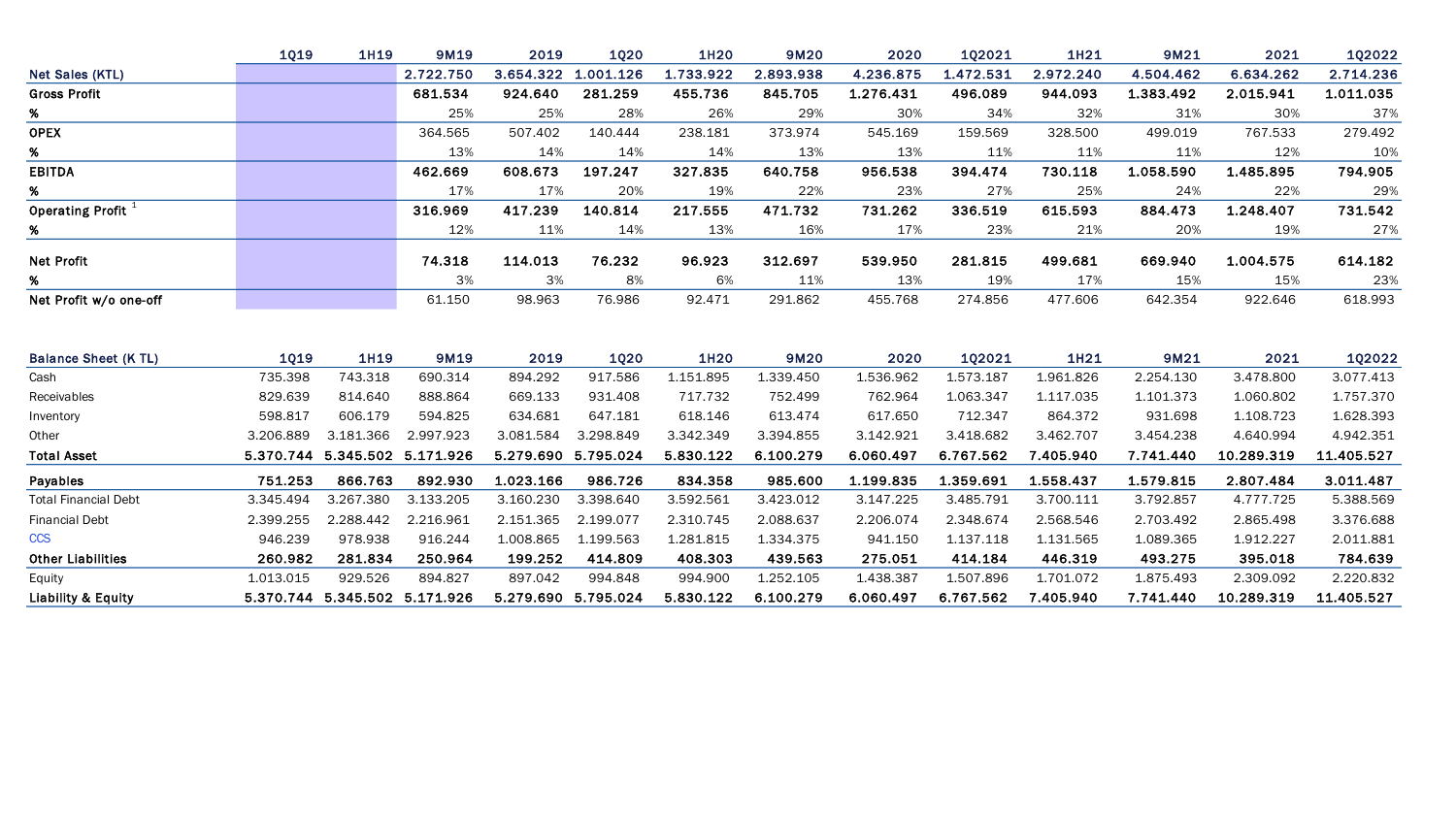| <b>Financial Debt Position (KTL)</b> | <b>1Q19</b> | 1H19      | 9M19      | 2019      | <b>1Q20</b> | 1H20        | 9M20      | 2020      | 1Q2021    | 1H21      | 9M21      | 2021      | <b>1Q2022</b> |
|--------------------------------------|-------------|-----------|-----------|-----------|-------------|-------------|-----------|-----------|-----------|-----------|-----------|-----------|---------------|
| <b>Total Financial Debt</b>          | 3.345.494   | 3.267.380 | 3.133.205 | 3.160.230 | 3.398.640   | 3.592.561   | 3.423.012 | 3.147.225 | 3.485.791 | 3.700.111 | 3.792.857 | 4.777.725 | 5.388.569     |
| Derivative Assets (-)                | 946.239     | 978.938   | 916.244   | 1.008.865 | 1.199.563   | 1.281.815   | 1.334.375 | 941.150   | 1.137.118 | 1.131.565 | 1.089.365 | 1.912.227 | 2.011.881     |
| $\text{Cash}^1$ (-)                  | 735.398     | 743.318   | 690.314   | 894.292   | 917.586     | 1.151.895   | 1.339.450 | 1.536.962 | 1.573.187 | 1.961.826 | 2.254.130 | 3.478.800 | 3.077.413     |
| Net Financial Debt                   | 1.663.856   | 1.545.124 | 1.526.647 | 1.257.073 | 1.281.491   | 1.158.851   | 749.187   | 669.112   | 775.487   | 606.720   | 449.362   | (613.302) | 299.274       |
| Cash Flow (K TL)                     | <b>1Q19</b> | 1H19      | 9M19      | 2019      | <b>1Q20</b> | 1H20        | 9M20      | 2020      | 102021    | 1H21      | 9M21      | 2.021     | 1Q2022        |
| TWC (MTL)                            | 677         | 554       | 591       | 281       | 592         | 502         | 380       | 181       | 416       | 423       | 453       | (638)     | 374           |
| TWC (Days)                           | 66          | 61        | 58        | 49        | 46          | 41          | 36        | 25        | 20        | 12        | 10        | (2)       | (9)           |
| Net Debt / EBITDA                    | 3,25        | 2,81      | 2,63      | 2,07      | 1,88        | 1,72        | 0,94      | 0,70      | 0,67      | 0,45      | 0,33      | (0, 41)   | 0,16          |
| Cash Flow (K TL)                     | <b>1Q19</b> | 1H19      | 9M19      | 2019      | <b>1Q20</b> | <b>1H20</b> | 9M20      | 2020      | 102021    | 1H21      | 9M21      | 2.021     | 1Q2022        |
| Oper. Cash Flow                      | 48.097      | 328.896   | 498.467   | 900.316   | 77.107      | 277.038     | 701.799   | 985.091   | 175.934   | 516.975   | 853.489   | 1.770.897 | 72.839        |
| Investment (-)                       | (58.747)    | (142.812) | (117.636) | (266.178) | (36.885)    | (71.025)    | (117.636) | (241.338) | (61.054)  | (147.372) | (246.282) | (438.309) | (78.385)      |
| Subsidiary acquired                  |             |           |           |           |             |             |           |           |           |           |           |           | (133.116)     |
| <b>Free Cash Flow</b>                | $-10.649$   | 186.084   | 380.832   | 634.138   | 40.222      | 206.013     | 584.164   | 743.753   | 114.880   | 369.604   | 607.207   | 1.332.588 | (138.662)     |
| Change in Fin. Debt                  | 524.944     | 391.923   | 348.326   | 245.990   | 62.739      | 162.325     | (41.494)  | 73.105    | 107.155   | 312.225   | 431.501   | 398.890   | 352.076       |
| <b>Financial Expense</b>             | (84.432)    | (150.820) | (261.706) | (313.077) | (89.239)    | (139.855)   | (217.899) | (268.883) | (62.633)  | (122.395) | (196.310) | (267.062) | (88.208)      |
| <b>Dividend Paid</b>                 | $\mathbf 0$ | 0         | 0         | 0         | (34.196)    | (34.196)    | (34.196)  | (34.196)  | (244.868) | (269.994) | (269.994) | (269.994) | (663.020)     |
| Other                                | 21.388      | 31.984    | $-61.286$ | $-60.265$ | 12.770      | 60.050      | 97.860    | 27.179    | 325.312   | 339,875   | 349.123   | 816.866   | 272.201       |
| Change in Cash                       | 451.251     | 459.171   | 406.166   | 506.786   | 7.704       | 254.337     | 388.435   | 540.957   | 239.845   | 629.315   | 921.527   | 2.011.289 | 265.613       |